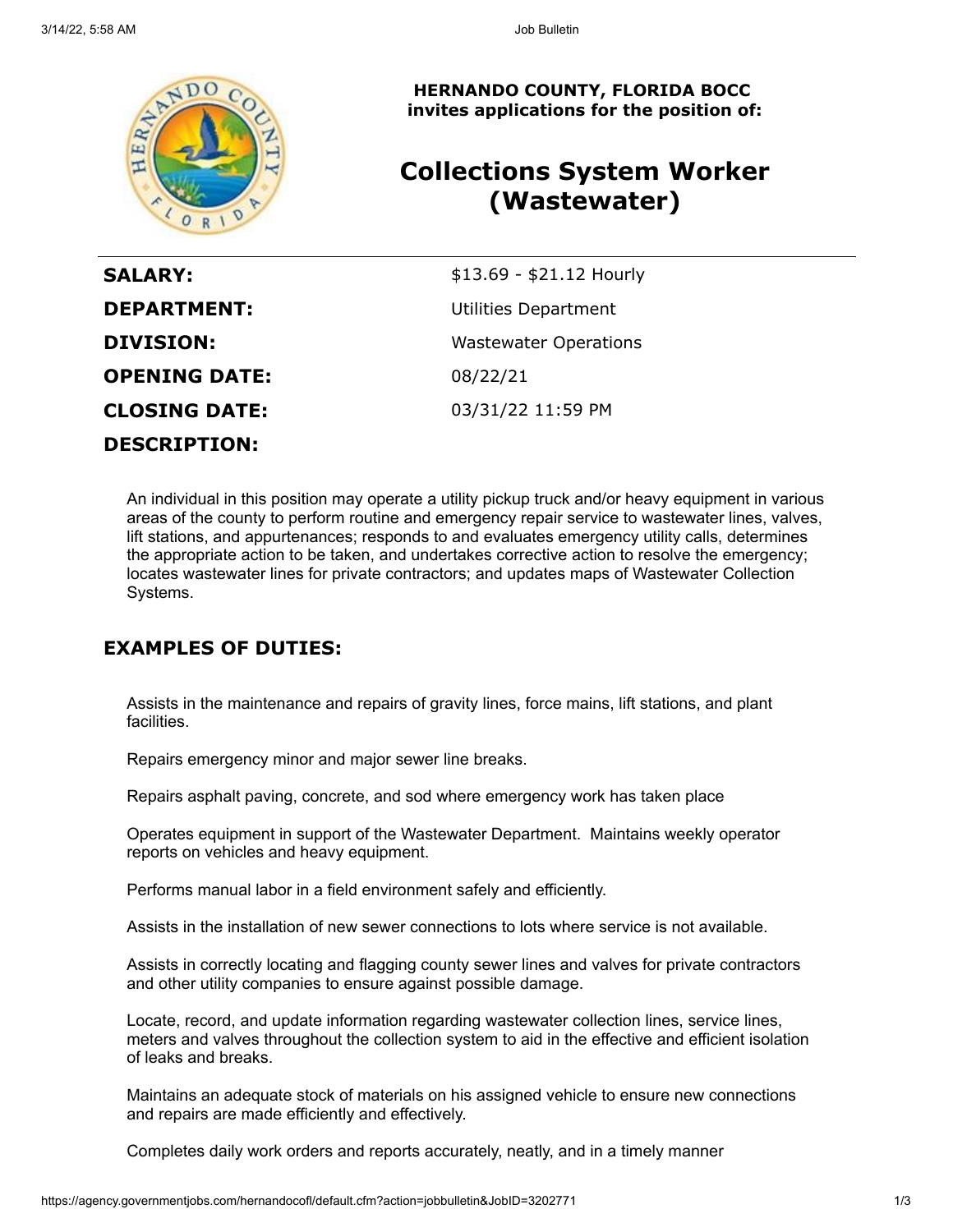Accurately completes weekly maintenance records for vehicles and equipment.

Regular attendance.

## **TYPICAL QUALIFICATIONS:**

| ⊺Education | High school diploma or equivalent.                                                    |
|------------|---------------------------------------------------------------------------------------|
|            | Experience One (1) year experience in utility maintenance or related field preferred. |

| Skills                                                           | Computers, customer service, heavy equipment, wastewater<br>collection maintenance techniques.                                                                                   |
|------------------------------------------------------------------|----------------------------------------------------------------------------------------------------------------------------------------------------------------------------------|
| Licenses,<br><b>Certifications</b><br>or<br><b>Registrations</b> | • Must possess and maintain a valid Florida Class E Driver's<br>License with a good driving record as defined by current<br>insurance carrier.                                   |
|                                                                  | • Maintenance of Traffic (MOT) Intermediate Level Training<br>Certification preferred or obtained as required.                                                                   |
|                                                                  | • Must possess or be capable of obtaining a FEMA ICS 100,<br>ICS 200, ICS 700 certification within 30 days of hire date.                                                         |
|                                                                  | • This position is subject to the Hepatitis B Vaccine and other<br>vaccines when required. This position may be subject to<br>random alcohol and/or drug testing when necessary. |

### **SUPPLEMENTAL INFORMATION:**

Pay Grade: 208 Bargaining Unit: Teamsters Local 79

APPLICATIONS MAY BE FILED ONLINE AT: <https://www.hernandocounty.us/home>

Position #13640 COLLECTIONS SYSTEM WORKER (WASTEWATER) KD

15470 Flight Path Drive Brooksville, FL 34604 (352) 754-4817

[kdale@co.hernando.fl.us](mailto:kdale@co.hernando.fl.us)

#### **Collections System Worker (Wastewater) Supplemental Questionnaire**

- \* 1. What is your highest level of education?
	- High School Diploma or GED
	- $\Box$  Associates
	- Bachelors Degree